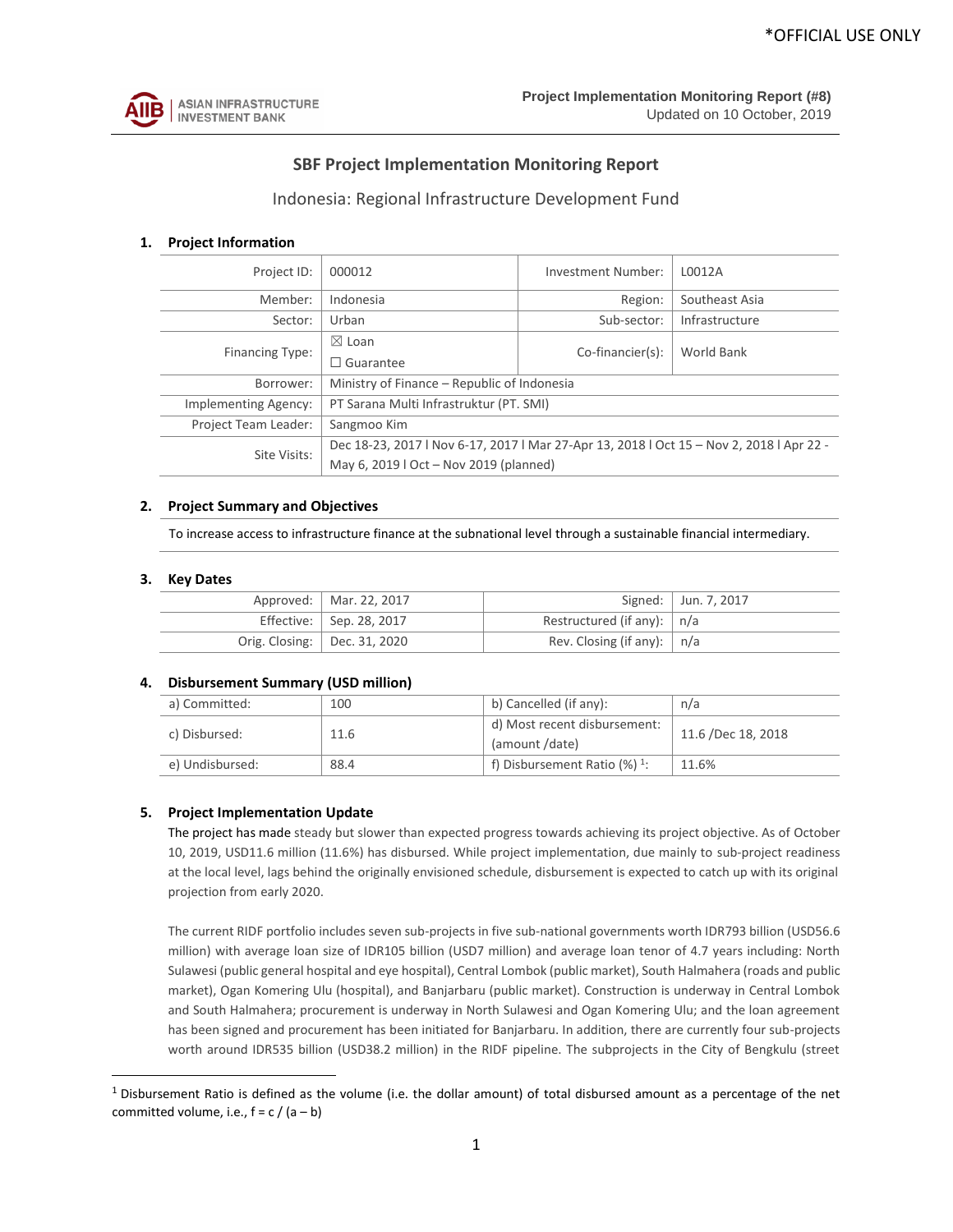

lighting), City of Palopo (tourism), District of Tapin (hospital) and the City of Manado (public market) are under loan appraisal and project documents are currently being prepared through PDF support.

| <b>Components</b>                                           | <b>Physical Progress</b>                                                         | <b>Environmental &amp;</b>                        | Procurement                                                                                                                  | <b>Financial</b>                                                                                                                                                                                                                                 |  |
|-------------------------------------------------------------|----------------------------------------------------------------------------------|---------------------------------------------------|------------------------------------------------------------------------------------------------------------------------------|--------------------------------------------------------------------------------------------------------------------------------------------------------------------------------------------------------------------------------------------------|--|
|                                                             |                                                                                  | <b>Social Compliance</b>                          |                                                                                                                              | Management                                                                                                                                                                                                                                       |  |
| Component 1: Capital<br>Support for RIDF<br>(USD100 M)      | 5 SNGs with RIDF<br>loans, 3 additional<br><b>SNGs LGs</b><br>received financing | Extensive<br>capacity-building<br>provided at SGN | 3 civil works<br>contracts under<br>implementation                                                                           | The latest interim<br>financial report (IFR)<br>for Q2 has been<br>timely received                                                                                                                                                               |  |
|                                                             | offer letter                                                                     | level                                             |                                                                                                                              | through WB.                                                                                                                                                                                                                                      |  |
| Component 2: RIDF<br>Project Development<br>Facility (PDF)* | PDF support for 6<br><b>SNG</b>                                                  | n/a                                               | 10 consulting<br>contracts for DEDs<br>and AMDALs<br>awarded to support<br>SNGs / 2 packages<br>under procurement<br>process | According to the IFR,<br>three subprojects<br>with total amount of<br>IDR229 billion<br>(USD16 million) was<br>signed, and<br>cumulative payment<br>is IDR85 billion (USD6<br>million) which are<br>financed by WB/AIIB<br>loan in equal shares. |  |

*\* USD3 million financed by the Swiss State Secretariat for Economic Affairs (SECO) through the World Bank*

## **6. Status of the Grievance Redress Mechanism (GRM)**

PT SMI has established a GRM accessible from RIDF's webpage (https://www.ptsmi.co.id/contact-us/). The GRM observed at the sub-project visited by AIIB during the supervision mission in Q2 2019 in Central Lombok (Market) had established a GRM and engaged with Project-Affected People on its use.

#### **7. Results Monitoring**

| Project Objective           | <b>Baseline</b> |             | 2017                        |           | 2018           |            | 2019        |        | 2020   |        | 2021 (End Target) |
|-----------------------------|-----------------|-------------|-----------------------------|-----------|----------------|------------|-------------|--------|--------|--------|-------------------|
| Indicators                  | (2016)          | Target      | Actual                      | Target    | Actual         | Target     | Actual      | Target | Actual | Target | Actual            |
| Indicator 1: Number of sub- |                 |             |                             |           |                |            |             |        |        |        |                   |
| national governments        | $\Omega$        | 5           | $\mathbf{0}$                | 11        | $\overline{4}$ | 25         | 5           |        |        |        |                   |
| receiving RIDF loans        |                 |             |                             |           |                |            |             |        |        |        |                   |
| Indicator 2: Average loan   |                 |             |                             |           |                |            |             |        |        |        |                   |
| size approved by RIDF (IDR  | $\Omega$        | $\geq$ 100  | $\overline{a}$              | >120      | 118            | $\geq$ 150 | 105         |        |        |        |                   |
| bn)                         |                 |             |                             |           |                |            |             |        |        |        |                   |
| Indicator 3: Average tenor  |                 |             |                             |           |                |            |             |        |        |        |                   |
| of loans approved by RIDF   | $\Omega$        | 5           |                             | 6.5       | 5.0            | 8.0        | 4.7         |        |        |        |                   |
| (years)                     |                 |             |                             |           |                |            |             |        |        |        |                   |
| Indicator 4: Return on RIDF | $\Omega$        |             | $\geq$ 1%<br>$\overline{a}$ | $\geq$ 1% | $\Omega$       | $\geq$ 1%  | $\Omega$    |        |        |        |                   |
| assets                      |                 |             |                             |           |                |            |             |        |        |        |                   |
| Indicator 5: Non-performing | $\Omega$        | < 5%        | $\overline{a}$              | < 5%      | $\Omega$       | < 5%       | $\mathbf 0$ |        |        |        |                   |
| loans                       |                 |             |                             |           |                |            |             |        |        |        |                   |
| Indicator 6: Proportion of  |                 |             |                             |           |                |            |             |        |        |        |                   |
| the total loan portfolio    | $\Omega$        | $\leq 50\%$ | $\overline{a}$              | ≤45%      | 61%            | ≤40%       | 58%         |        |        |        |                   |
| concentrated in a single    |                 |             |                             |           |                |            |             |        |        |        |                   |
| sector                      |                 |             |                             |           |                |            |             |        |        |        |                   |
| Intermediate Result         | <b>Baseline</b> |             | 2017                        |           | 2018           |            | 2019        |        | 2020   |        | 2021 (End Target) |
| Indicators                  | (2016)          | Target      | Actual                      | Target    | Actual         | Target     | Actual      | Target | Actual | Target | Actual            |
| Indicator 1: Amount of      | $\mathbf 0$     | 100         |                             | 200       | 39.2           | 400        | 56.6        |        |        |        |                   |